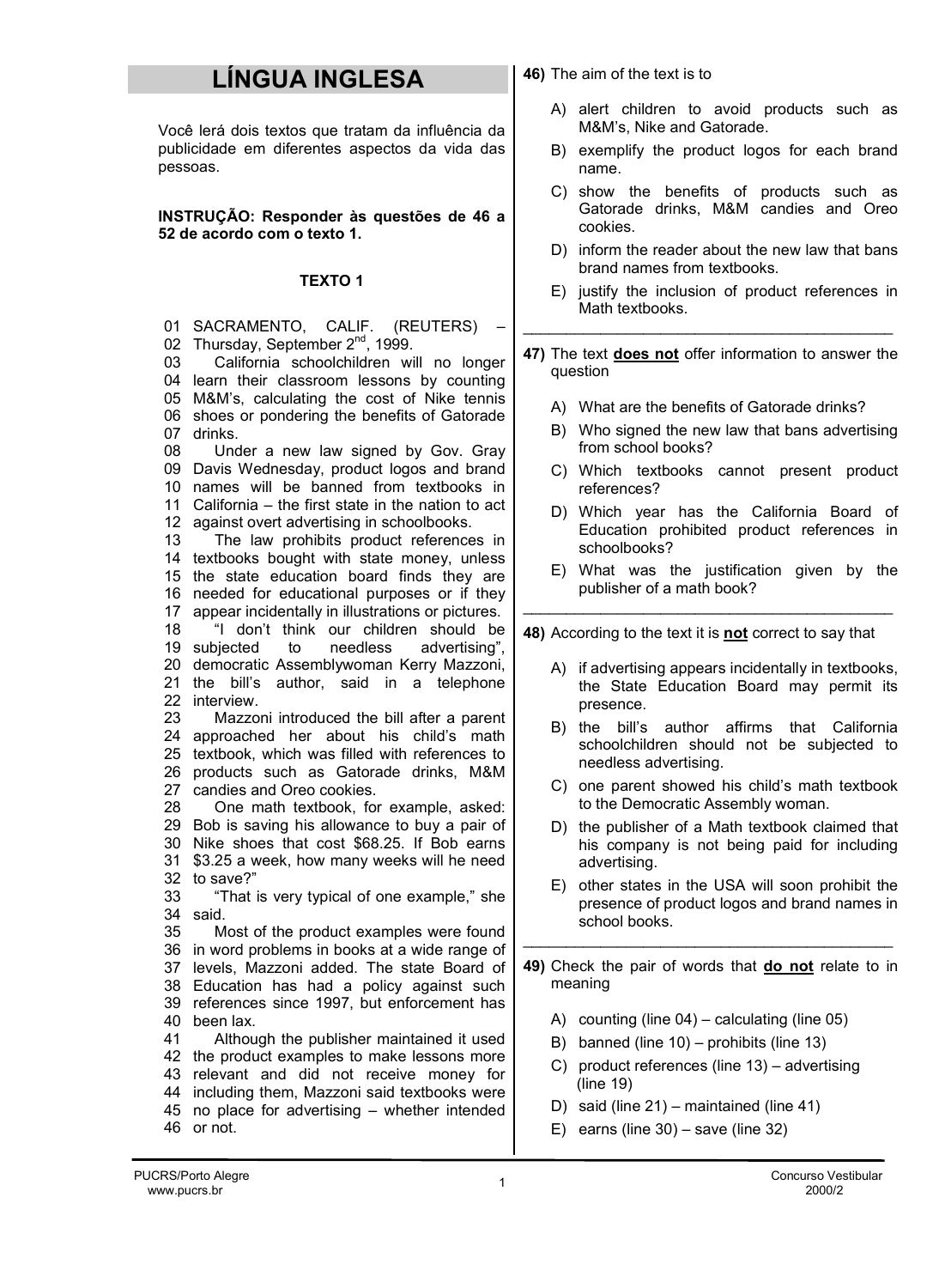- 50) The word "bill" (line 21) is used in the text with the same meaning as in
	- A) "I found a ten-dollar bill in the bus yesterday".
	- B) "The new bill against smoking in public places has not been enacted yet".
	- C) "You are prohibited from posting bills on this wall".
	- D) "As a dramatic novel this book fills the bill".

\_\_\_\_\_\_\_\_\_\_\_\_\_\_\_\_\_\_\_\_\_\_\_\_\_\_\_\_\_\_\_\_\_\_\_\_\_\_\_\_\_\_\_

- E) "He presented a bill half the price the other specialist did".
- 51) The correct active voice for the sentence "Most of the product examples were found in word problems in books" is "People
	- A) will have found most of the product examples in word problems in books".
	- B) found most of the product examples in word problems in books".
	- C) will be finding most of the product examples in word problems in books".
	- D) had been found most of the product examples in word problems in books".
	- E) had found most of the product examples in word problems in books".

\_\_\_\_\_\_\_\_\_\_\_\_\_\_\_\_\_\_\_\_\_\_\_\_\_\_\_\_\_\_\_\_\_\_\_\_\_\_\_\_\_\_\_

52) The correct indirect statement for the sentence

"I don't think our children should be subjected to needless advertising" said Ms. Mazzoni

- is "Ms. Mazzoni said she
- A) doesn't think their children should be subjected to needless advertising".
- B) has not thought their children should be subjected to needless advertising".
- C) would not think their children should be subjected to needless advertising".
- D) will think their children should be subjected to needless advertising".
- E) thinks their children should be subjected to needless advertising".

INSTRUÇÃO: Responder às questões de 53 a 60 de acordo com o texto 2.

## TEXTO 2

## Couple Sells Ads to Pay for Wedding

01 Monday, August 16, 1999 (Reuters) – Talk 02 about a marriage of love and money. 03 04 their \$14,000 wedding this weekend by 05 selling advertising space at the ceremony 06 and reception. 07 08 week at a penthouse in Cancun, Mexico, 09 were donated after Anderson got 24 10 companies to sponsor the nuptials in 11 exchange for having their names appear six 12 times from the invitations to the thank-you 13 cards. 14 15 money for his wife's \$1,400 engagement ring 16 while Root, 33, a hair stylist, paid \$1,600 for 17 the dress. 18 19 sponsorships while working in a small 20 struggling animation studio that often had to 21 barter for services. 22 23 thinking", he told the Philadelphia Inquirer, 24 which ran a photo of the couple sitting among 25 their corporate-sponsored wedding "gifts" in 26 its Sunday edition. 27 28 distributor, and coffee was provided gratis 29 from a neighborhood supplier. 30 31 invitations and thank-you cards, on cards at 32 the buffet, on scrolls at the dinner table, in an 33 ad placed in a local independent newspaper 34 and in a verbal "thank you" that followed the 35 first toast. 36 37 two addresses on the Internet's World Wide 38 Web, namely: sponsoredwedding.com and 39 weddingsponsors.com. Tom Anderson and Sabrina Root paid for Everything from the wedding rings to a Anderson, 24, a bartender, spent his own The groom got the idea of corporate "So I was in a sales mode, and I got to The bride's perfume came from a local Advertisers had their names appear on the The Inquirer said the groom had bought 53) Assinale a alternativa correta em relação ao conteúdo do texto. A) Tom e Sabrina gastaram tudo que tinham na festa de casamento. B) Tom e Sabrina adoram ganhar dinheiro. C) Somente o anel de noivado e o vestido não

- foram patrocinados.
- D) O noivo é fotógrafo e trabalha em um bar.
- E) Tom e Sabrina casaram em um domingo.